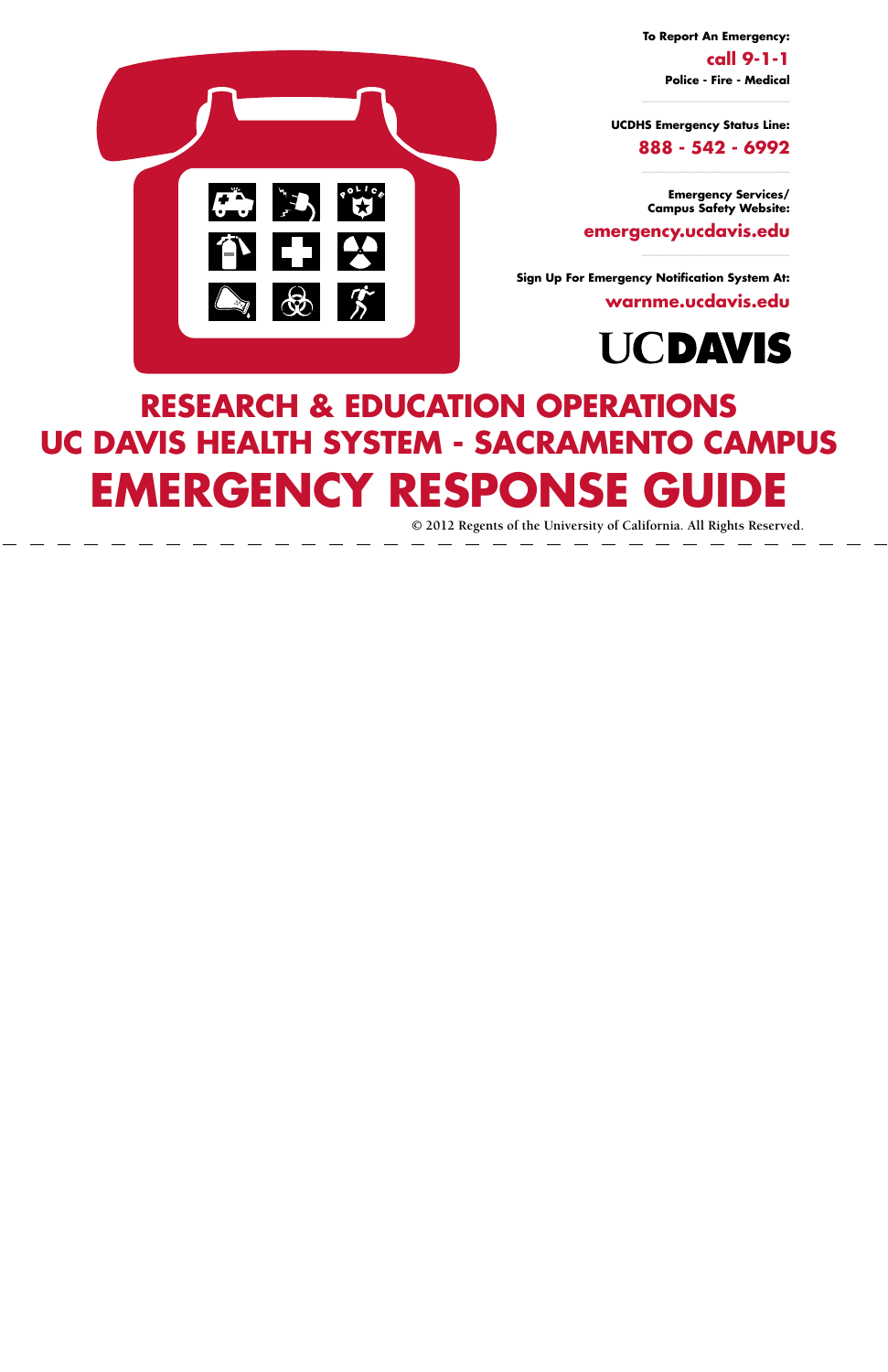#### **Important Phone Numbers**

#### **emergencies 9-1-1 or 916-734-2555 (cell phone) Police - fire - medical**

#### **Not Life-Threatening Medical / mental health Incident**

Student Health and Counseling Services: **530-752-2300** *(Medical)* **530-752-0871** *(Mental Health)*

Employee Health Services (Employees): **916-734-8199** Academic & Staff Assistance Program (ASAP): **916-734-2727**  Mercy Medical Urgent Care: **916-733-3333 (***After hours/Weekends only***)**

#### **On-Call environmental health & safety specialist helpline**

EH&S: *Business hours* **530-752-1493**

**Department Safety Coordinator:** 

## **EMERGENCY CONTACTS**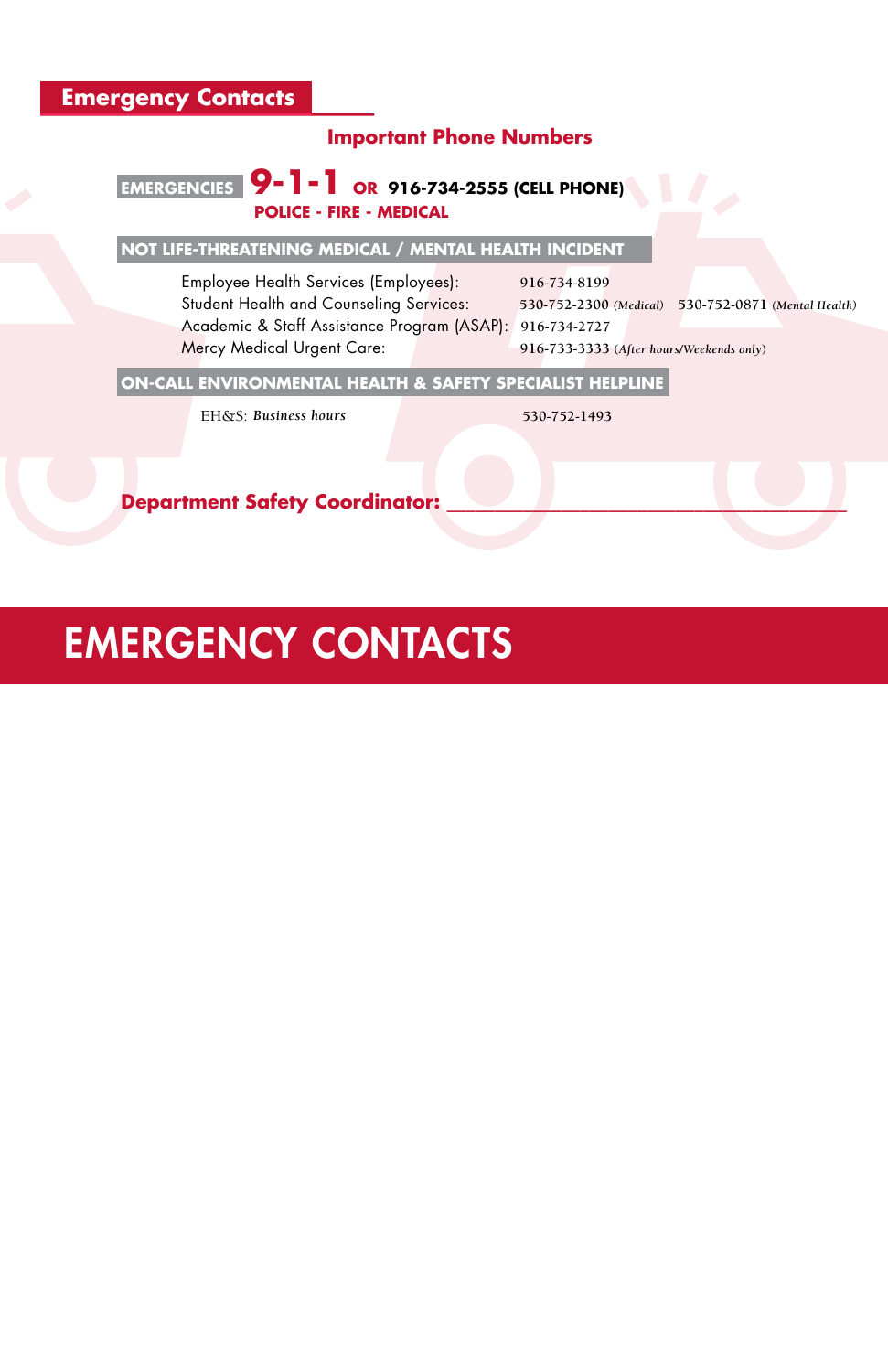#### **Civil Disturbance or Demonstration**

#### **Most campus demonstrations will be peaceful and business should continue as usual.**

- 1. Avoid provoking or obstructing the demonstrators.
- 2. Avoid the area of disturbance.
- 3. If a class, lecture or your workplace is disrupted, the offending person(s) should be requested to leave. If they refuse, call 911.
- 4. Continue with your normal routine. Stay away from doors or windows if the disturbance is outside.

| <b>Important Numbers</b>                                                                       |                              |  |
|------------------------------------------------------------------------------------------------|------------------------------|--|
| <b>EMERGENCIES: 9-1-1</b><br>916-734-2555                                                      |                              |  |
| <b>Employee Health Services (Employees):</b><br><b>Student Health and Counseling Services:</b> | 916-734-8199                 |  |
| Medical:<br>Mental Health:                                                                     | 530-752-2300<br>530-752-0871 |  |
| <b>Academic &amp; Staff Assistance Program (ASAP):</b>                                         | 916-734-2727                 |  |

## Civil Disturbance or Demonstration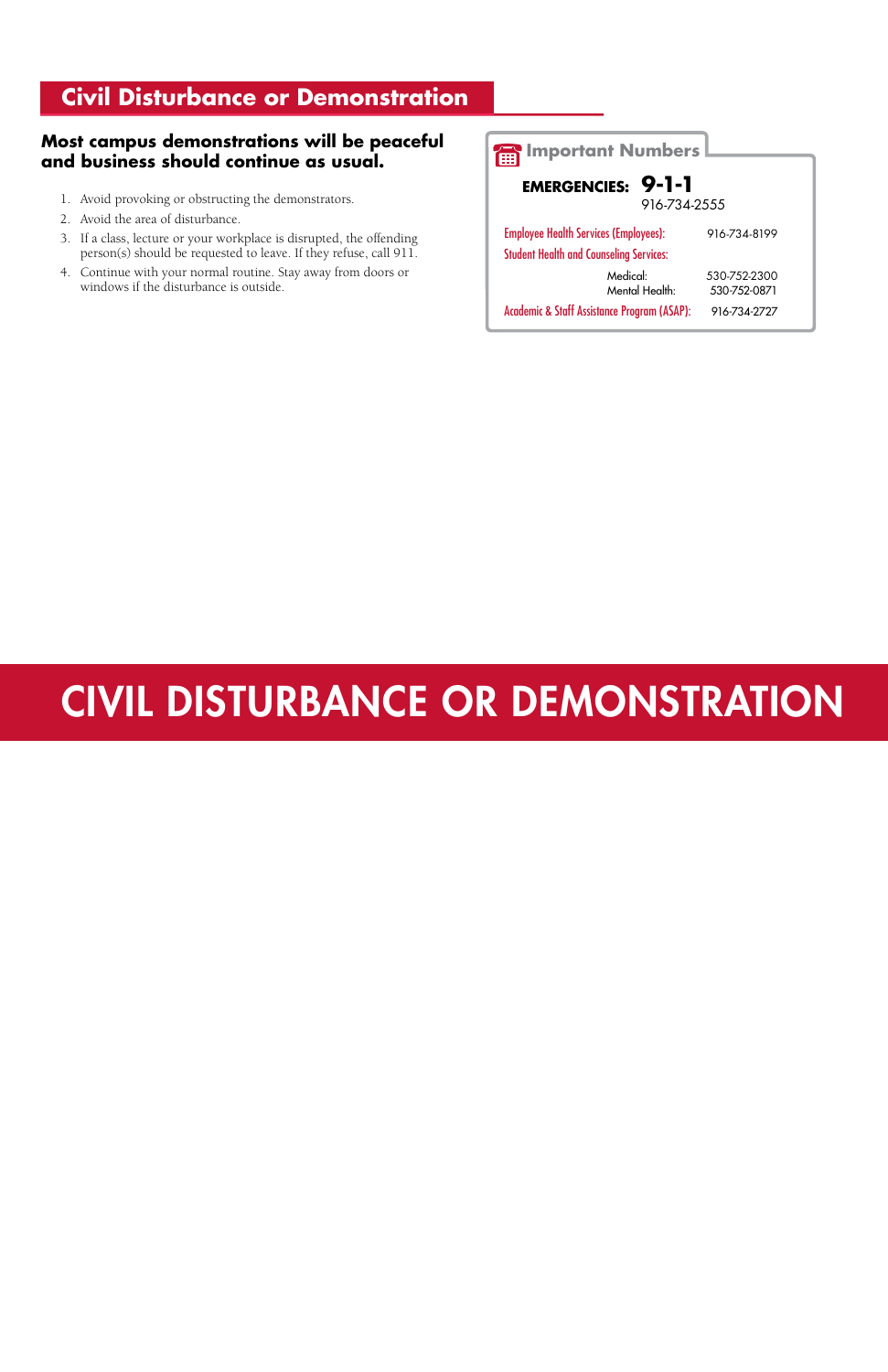#### **Severe Weather**

#### **If at work:**

- 1. Monitor media reports, especially City of Davis Emergency AM 1300 radio and Sacramento KFBK 1530 AM.
- 2. Check campus e-mail for pertinent messages.
- 3. Check UC Davis home page at http://www.ucdavis.edu/
- 4. For daily observations you may also call the UC Davis NOAA Climate Station at (530) 752-8933.
- 5. Determine if roads are safe before leaving.

#### **If at home:**

- 1. Assess conditions prior to leaving home.
- 2. Monitor available media for conditions, especially City of Davis Emergency AM 1300 radio and Sacramento KFBK 1530 AM.
- 3. Check UC Davis home page at http://www.ucdavis.edu/
- 4. Do not take risks in order to return to campus.
- 5. Contact your department for information.

## SEVERE WEATHER

| <b>Important Numbers</b>                                                                       |                              |  |
|------------------------------------------------------------------------------------------------|------------------------------|--|
|                                                                                                |                              |  |
| 9-1-1<br><b>EMERGENCIES:</b>                                                                   |                              |  |
| 916-734-2555                                                                                   |                              |  |
| <b>Employee Health Services (Employees):</b><br><b>Student Health and Counseling Services:</b> | 916-734-8199                 |  |
| Medical:<br>Mental Health:                                                                     | 530-752-2300<br>530-752-0871 |  |
| <b>Academic &amp; Staff Assistance Program (ASAP):</b>                                         | 916-734-2727                 |  |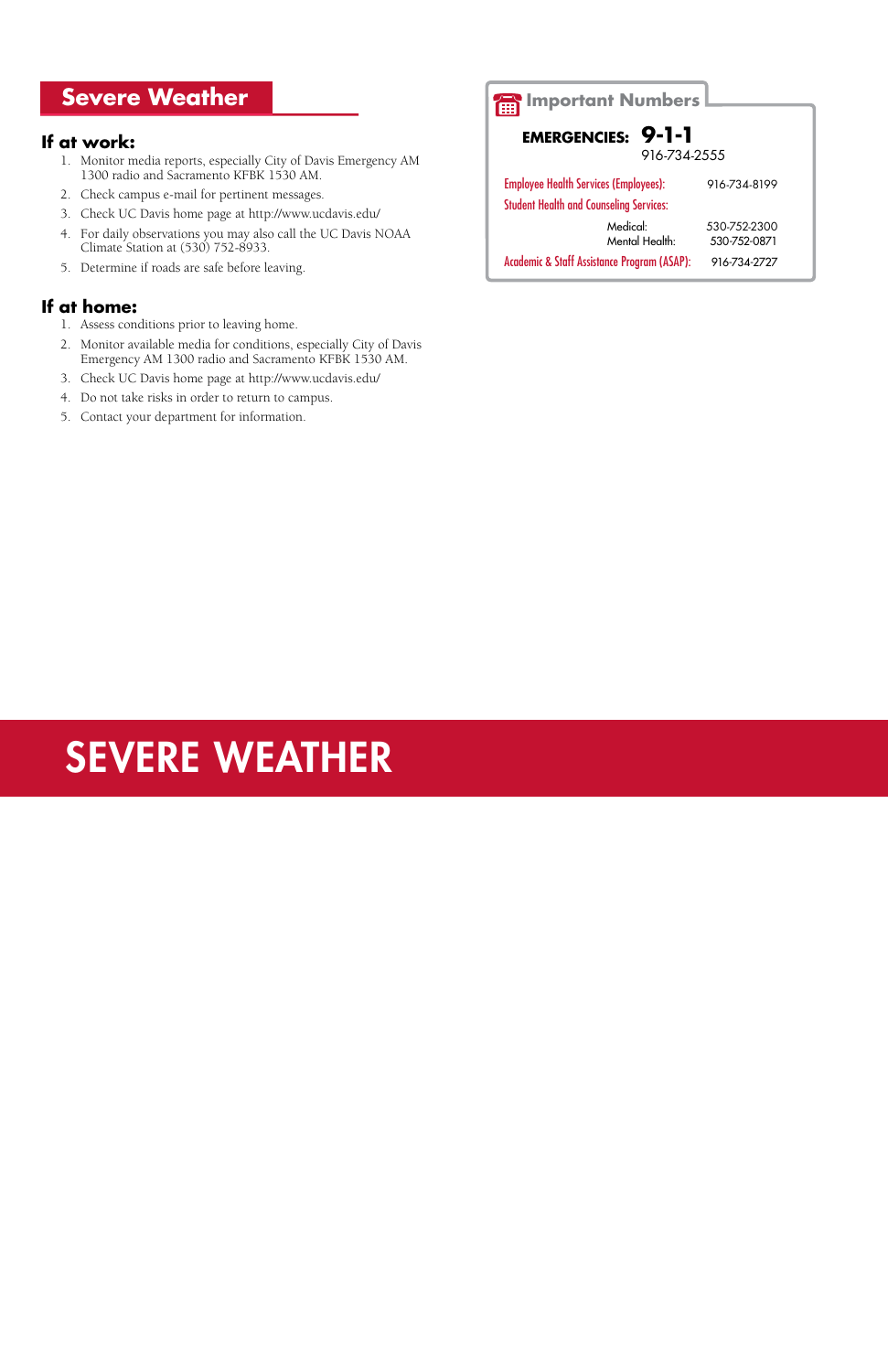#### **Shelter-in-Place**

Shelter-in-place means to seek immediate shelter inside a building. This action may be taken during a release of hazardous materials to the outside air, severe weather, hostage situation, or other emergency. For shelter-inplace due to violence in progress, see the tab "Active Shooter."

#### **If you are ever advised to shelter-in-place:**

- 1. Isolate yourself as much as possible from the external environment.
- 2. Shut all doors and windows.
- 3. Seal cracks around doors and windows as best as possible (e.g., with duct tape).
- 4. Remain in shelter-in-place until the "All Clear" is announced.
- 5. Monitor all available communications.

## SHELTER-IN-PLACE

| Important Numbers                                                                              |                              |
|------------------------------------------------------------------------------------------------|------------------------------|
| <b>EMERGENCIES: 9-1-1</b><br>916-734-2555                                                      |                              |
| <b>Employee Health Services (Employees):</b><br><b>Student Health and Counseling Services:</b> | 916-734-8199                 |
| Medical:<br>Mental Health:                                                                     | 530-752-2300<br>530-752-0871 |
| <b>Academic &amp; Staff Assistance Program (ASAP):</b><br>916-734-2727                         |                              |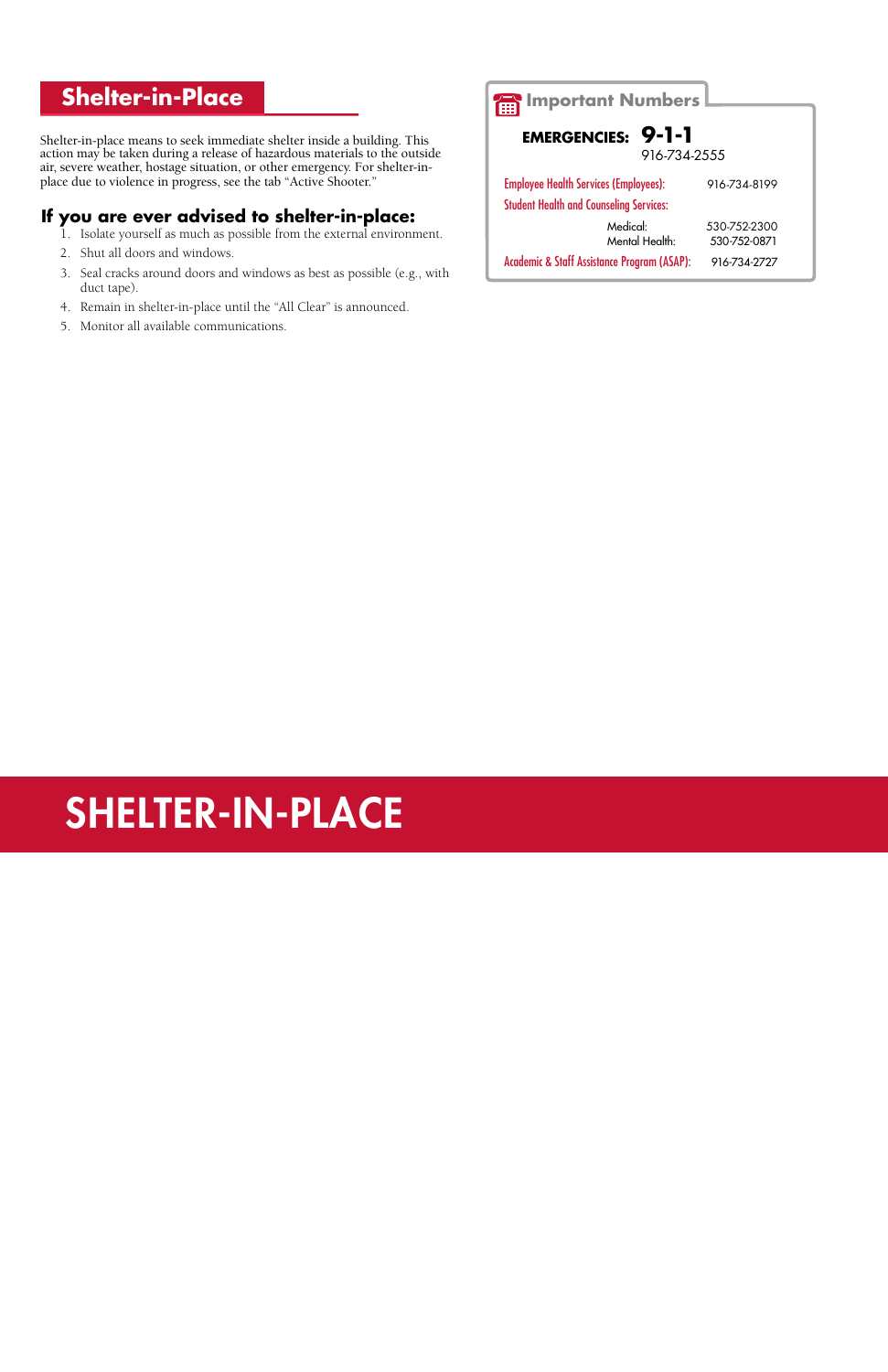## UTILITIES

#### **Utilities**

#### **Electrical Outage**

#### Notify at 916-734-2763

- 1. Evacuate the building when the fire alarm sounds.
- 2. If safe to do so, assist those who are disabled to leave the building.

#### **Elevator Problem**

- 1. Use elevator phone or call 9-1-1.
- 2. If trapped inside, use the elevator emergency phone, and also activate the emergency alarm.

#### **Gas Leak**

- 1. Stop all operations.
- 2. Do NOT switch lights on or off!
- 3. Do NOT turn electrical equipment on or off!
- 4. Evacuate the area.
- 5. Call 9-1-1.

#### **Plumbing/Flooding**

- 1. Stop using all electrical equipment.
- 2. Immediately call 916-734-2763.
- 3. Take reasonable actions to protect property and prevent damage (e.g., move adjacent equipment).
- 4. If necessary, evacuate the area.

#### **Steam Line Stoppage/Rupture**

- 1. Immediately call 916-734-2763.
- 2. Evacuate the area.

#### **Heating or Ventilation**

- 1. If odors come from the ventilation system, immediately call 916-734-2763.
- 2. If necessary, stop all operations and evacuate the area.

#### **Telephone Failure**

- 1. If you have trouble with your phone, go to a working telephone or use your cell phone and call the Telecommunications Repair Line (24 hours) at 916-734-8700; Press Option 2 for Telecom.
- 2. You can make calls on telephones outside the campus using a pay phone and some fax phones (only those that do not begin with the 703 or 734 prefix).

#### **Important Numbers**

#### **EMERGENCIES: 9-1-1**

916-734-2555

Employee Health Services (Employees): 916-734-8199

Student Health and Counseling Services:

Medical: 530-752-2300 Mental Health: 530-752-0871

Academic & Staff Assistance Program (ASAP): 916-734-2727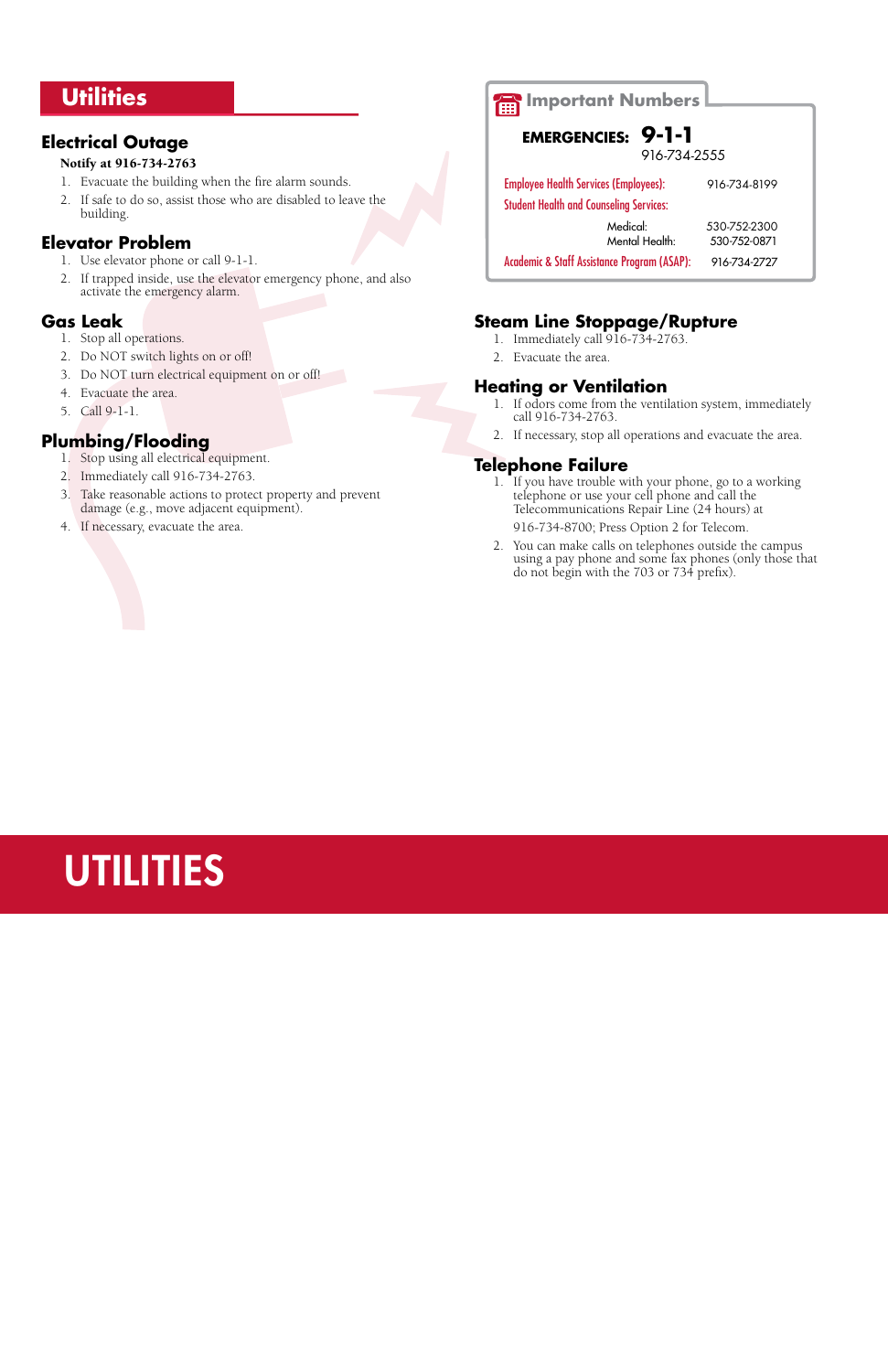# CRIME/VIOLENCE

#### **Crime/Violence**

#### **To report crimes in progress or violent behavior:**

*Do NOT Take Unnecessary Chances!* **Call 9-1-1**

#### **What to Do If You Are Held Hostage**

- 1. Stay calm and be alert to situations that you can use to your advantage.
- 2. Listen to what the person is saying. Co-operate within reason.
- 3. Do not raise your voice or make sudden movements.
- 4. Try to remember all activities including times in transit, direction, distances, speeds, landmarks along the way, special odors, and sounds of transportation like train whistles, bells, construction, etc.
- 5. Generally, do not expect a good opportunity for escape. Attempts to escape should not be made unless your life is in imminent danger. Carefully calculate the best possible odds for a successful outcome.

#### **Suspicious Letter or Package**

If you receive a suspicious letter or package:

- 1. Handle it with care. Do not shake or bump. Stay calm.
- 2. Isolate it immediately. Do not allow co-workers to mingle nearby.
- 3. Do not open, smell, touch or taste.
- 4. Call 9-1-1 and follow their instructions.
- 5. Notify your supervisor.
- 6. Wash your hands with soap and warm water for at least one minute.

#### **Telephone Bomb Threats**

Attempt to keep the caller on the line as long as possible while noting:

- 1. Phone number, if caller ID available.
- 2. Time and Date of call; age & gender of caller.
- 3. Caller's Message.
- 4. Distinguishing speech characteristics.
- 5. Background noises.
- 6. Any other conversation or comments.

#### *Then:*

- 1. Call 9-1-1.
- 2. Do not touch, handle or move a suspicious object.
- 3. Evacuate yourself and others immediately, taking your purse/ briefcase and keys with you if possible.

#### **Violent, Hostile or Suspicious Persons**

- Take precautions to protect yourself and others.
- Actions to take depend on events  $\&$  may include evacuating, hiding, or locking doors.
- Call 9-1-1 as soon as possible.

#### **Important Numbers**

 **EMERGENCIES: 9-1-1**

916-734-2555

Employee Health Services (Employees): 916-734-8199 Student Health and Counseling Services:

Medical: 530-752-2300 Mental Health: 530-752-0871 Academic & Staff Assistance Program (ASAP): 916-734-2727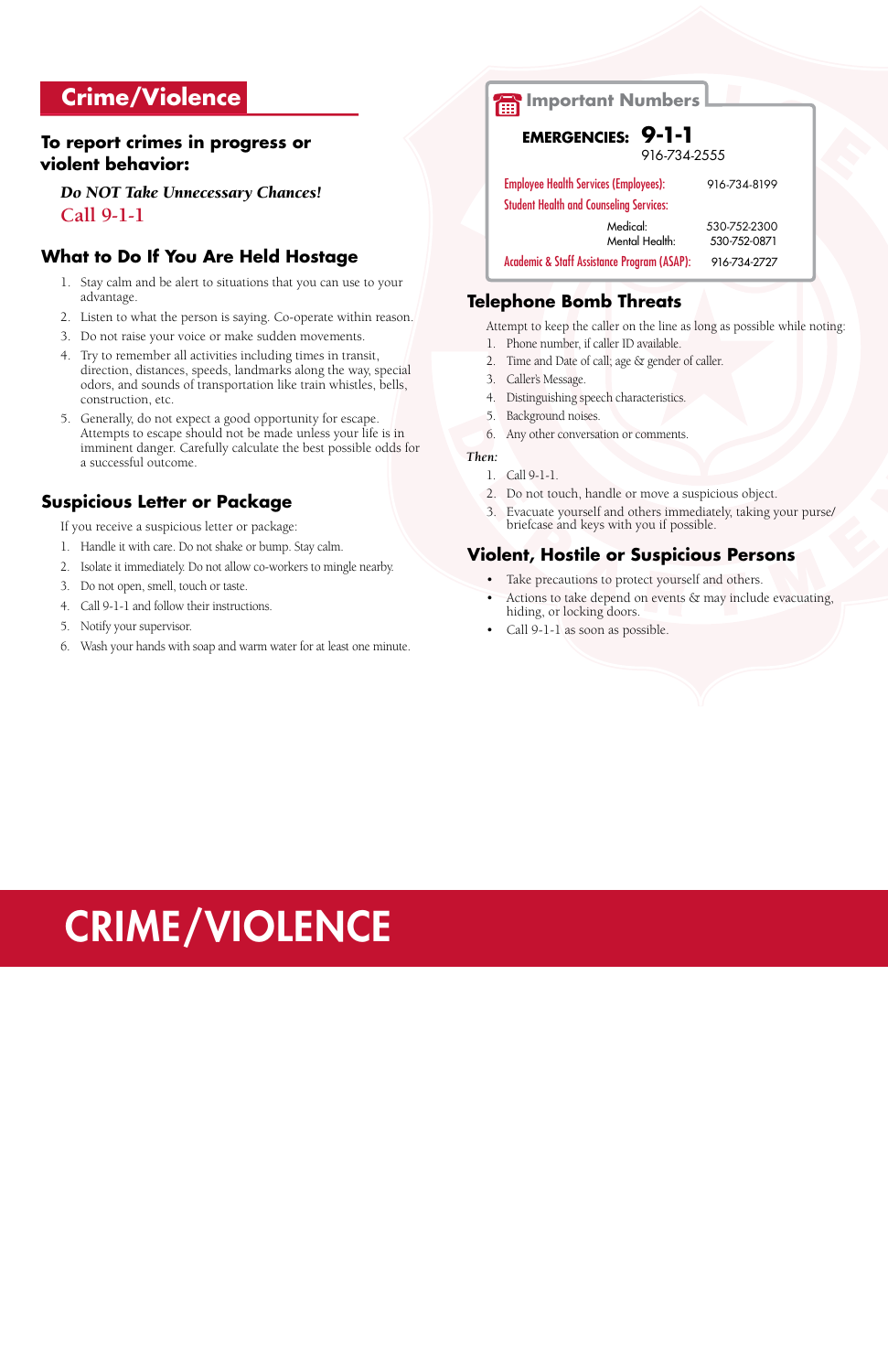#### **Active Shooter**

#### **Active shooter notification (for calling police dispatch)**

- • If possible, run away from the threat as fast as you can.
- If you cannot flee, lock and barricade doors. If there are no locks, barricade the door with furniture.
- Take adequate cover/protection behind solid objects that are as far away from the door as possible.
- If the assailant enters your room and leaves, lock or barricade the door after he or she has left.
- If it is safe to do so, allow others to seek refuge with you.
- 1. To contact UC Davis PD, call 9-1-1.
	- From Cell Phone, call 916-734-2555
- 2. Provide location of incident: building name, floor level, room number.
- 3. Describe briefly what is happening (i.e. man or woman with a gun shooting).
- 4. Provide your name and phone number.
- 5. Provide suspect physical description.
- 6. Give weapon description.

#### **Immediate Actions**

#### **Protective Actions**

If the shooter confronts you and you cannot flee, you can hide. You may choose to play dead, if other victims are around you. Your last option may be to fight back. This is dangerous, but depending on your situation, this could be your last option.

- • Close blinds and cover windows, and turn off lights.
- • Turn off all computer monitors, radios, and other electronic equipment.
- Silence cell phones, after calling 9-1-1.
- If it is safe to do so, place signs in exterior windows to identify your location and the location of those that are injured.
- Always consider the risk of exposure by opening the door for any reason.
- Attempts to rescue people should only be made if it can be done without further endangering either yourself or the persons inside of the secured area.
- Be aware that the assailant may bang on the door, yell for help, or otherwise try to entice you to open the door of a secured area.
- If there is any doubt about the safety of the individuals inside the room, the area needs to remain secured.

- • UC Davis Police Department will immediately respond to the area.
- Law enforcement will locate, contain, and stop the assailant.
- Law enforcement officers may ignore you and other wounded until the assailant is stopped.
- Remain inside a secure area until instructed otherwise.

#### **If You Are in an Unsecured Area**

- • If you find yourself in an open area, immediately seek protection. Put a barrier between you and the assailant.
- Consider trying to escape if you know the location of the assailant and there appears to be an escape route immediately available.
- If in doubt, find the safest area available and secure it the best way that you can.

#### **Keeping the Area Secure**

| <b>Important Numbers</b>                               |                |              |  |
|--------------------------------------------------------|----------------|--------------|--|
|                                                        |                |              |  |
| 9-1-1<br><b>EMERGENCIES:</b>                           |                |              |  |
| 916-734-2555                                           |                |              |  |
| <b>Employee Health Services (Employees):</b>           |                | 916-734-8199 |  |
| <b>Student Health and Counseling Services:</b>         |                |              |  |
|                                                        | Medical:       | 530-752-2300 |  |
|                                                        | Mental Health: | 530-752-0871 |  |
| <b>Academic &amp; Staff Assistance Program (ASAP):</b> |                | 916-734-2727 |  |

#### **Law Enforcement Response**

## ACTIVE SHOOTER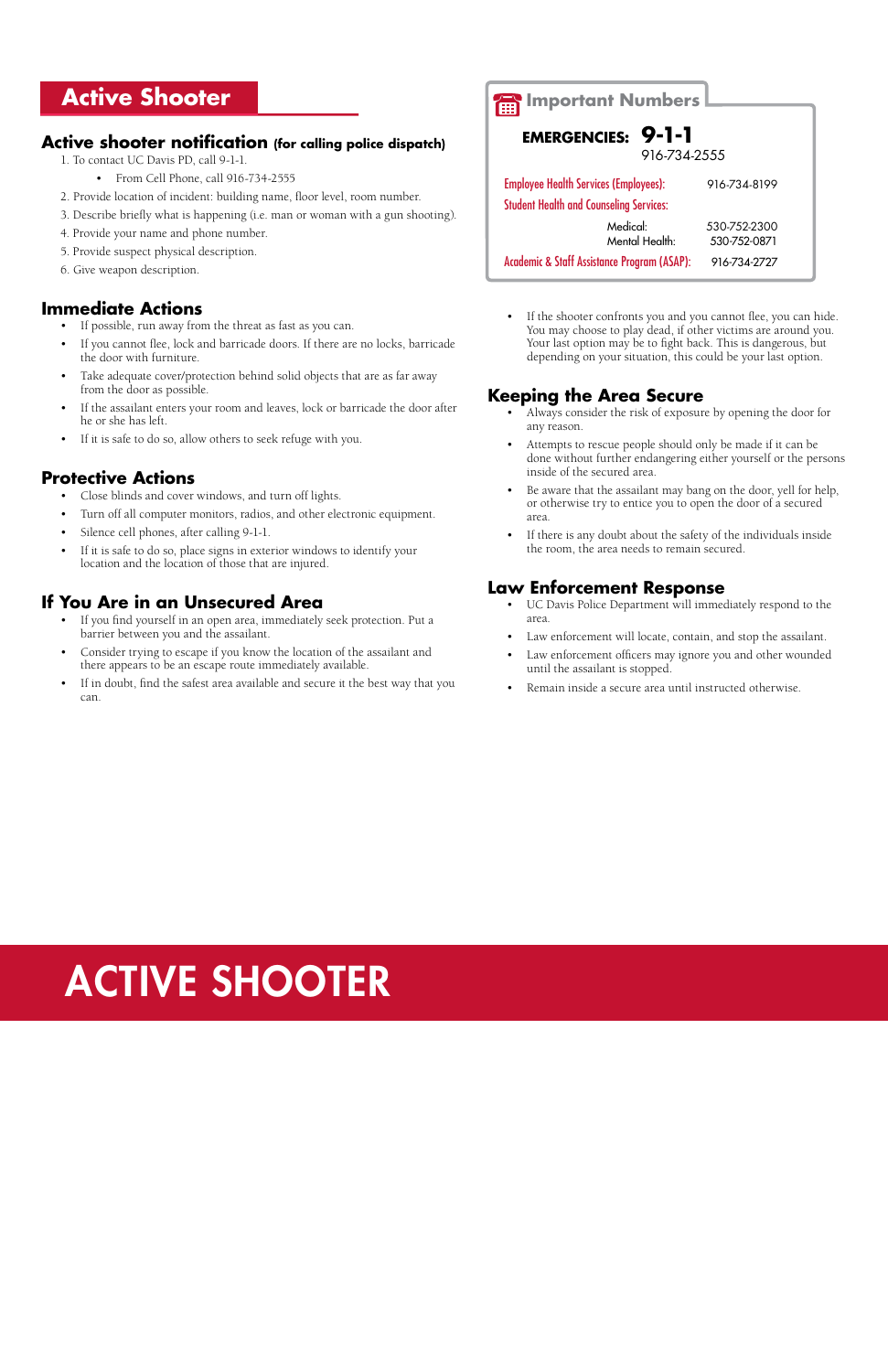#### **Fire**

#### Report all fire incidents to 9-1-1 even if the fire is extinguished. Also, alert the UCDHS Fire Prevention Department of any extinguisher usage at 916-734-3060.

#### **R.A.C.E.**

- **Rescue** Rescue anyone (including yourself) who is in immediate danger from the fire. Remove these people to the closest safe area, simultaneously notifying other building occupants to evacuate the area. *Use the stairs. Do not use elevators.*
- **Alarm** Sound the fire alarm by pulling the nearest fire alarm pull station and dialing 9-1-1.
- **Confine** Confine the fire by closing all doors and windows in and around the fire area. This will help prevent the spread of smoke and fire. Shut off appliances and other equipment. Leave lights on.
- **Extinguish** Extinguish the fire by using a portable fire extinguisher only if safe to do so.

#### **If you Can't Evacuate**

- 1. Move to a safe location. In case of fire, locate a room or office with fire-rated walls, heavy or fire-rated doors and few interior openings.
- 2. If available, use a phone to notify authorities of your whereabouts and how to locate you. Also, turn on lights and hang towel or other material outside a window to mark your location.
- 3. Place wet towels or other material at the bottom of doors to keep fire and smoke out.

#### **Operation of Portable Fire Extinguishers**



#### **Pull**

Stand back and pull the pin.

**Aim**

Aim the nozzle at the base of the



fire.

**Squeeze** Squeeze the handle.

#### **Sweep**

Sweep the nozzle from side to side at the base of the flames until the fire is completely extinguished.





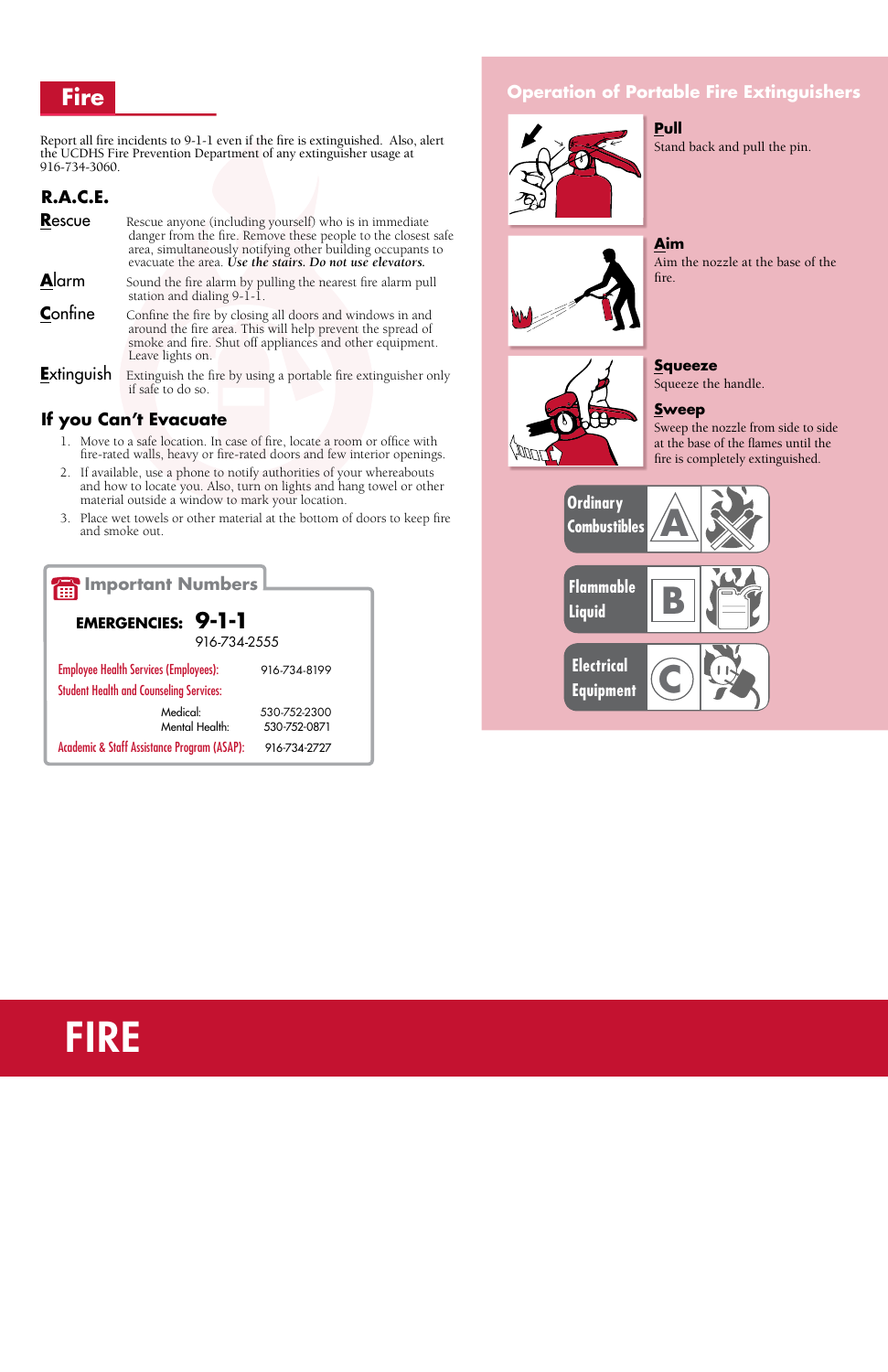#### **Radiation Spill**

#### **S.W.I.M.**

**S**top the spill **W**arn others **I**solate the area **M**inimize your exposure

#### **Are you contaminated?**

- Call 9-1-1 for medical emergency.
- • Remove contaminated clothing.
- Skin & Hair: Wash 2-3 minutes with soap/ detergent & water. Repeat 3 to 4 times only, using care not to abrade the skin. Monitor.
- • Eyes, ears, nose, mouth, and wounds: Flush with large amounts of water, call **UCDHS Health Physics Office at 916-734-3355 or call Pager 916-816-1994 if after hours.**
- • If Ingested: Contact **EH&S** at **530-752-1493**

- **• Call 9-1-1**
- Contact UCDHS Health Physics Office at 916-734-3355 or call pager 916-816-1994
- • Use absorbent material to prevent spill from spreading. Isolate area until assistance arrives.
- MINOR: microCurie quantities. Wear personal protective equipment (PPE)
- Initiate cleanup by lab staff

#### **How big is the spill?**

MAJOR: milliCurie Quantities

#### **Important information**

| First Aid Kit Location: _______ |            |
|---------------------------------|------------|
|                                 |            |
| <b>Principal Investigator:</b>  |            |
|                                 | <b>EXT</b> |
|                                 |            |
|                                 |            |
| <b>Back-up Contact:</b>         |            |
|                                 | <b>EXT</b> |
|                                 |            |

### RADIATION SPILL

| <b>Important Numbers</b>                               |              |  |
|--------------------------------------------------------|--------------|--|
|                                                        |              |  |
| <b>EMERGENCIES: 9-1-1</b>                              |              |  |
| 916-734-2555                                           |              |  |
| <b>Employee Health Services (Employees):</b>           | 916-734-8199 |  |
| <b>Student Health and Counseling Services:</b>         |              |  |
| Medical:                                               | 530-752-2300 |  |
| Mental Health:                                         | 530-752-0871 |  |
| <b>Academic &amp; Staff Assistance Program (ASAP):</b> | 916-734-2727 |  |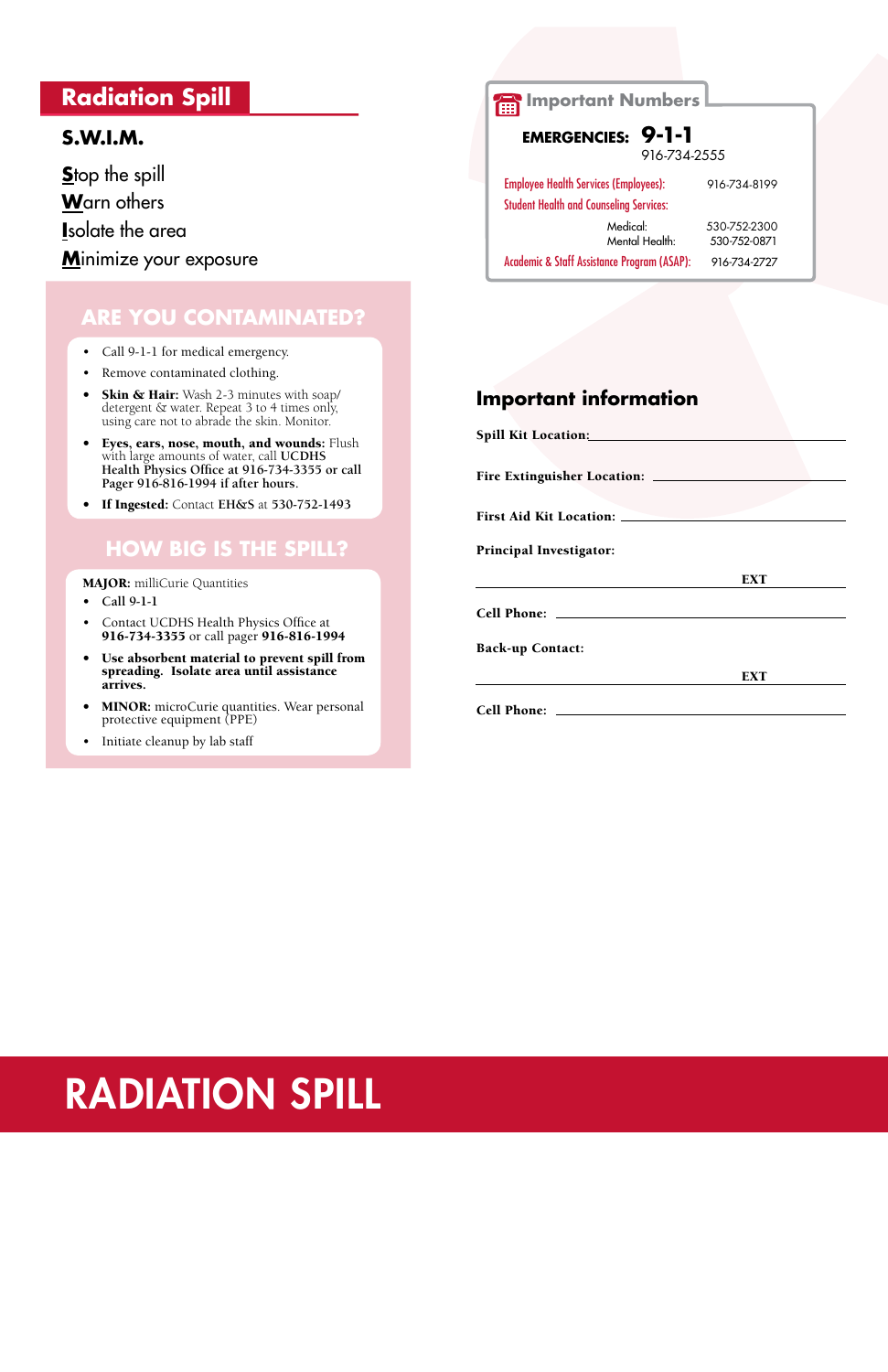#### **Chemical Spill**

#### **Important information**

| Spill Kit Location:                |            |
|------------------------------------|------------|
|                                    |            |
| <b>Fire Extinguisher Location:</b> |            |
| <b>First Aid Kit Location:</b>     |            |
| <b>Principal Investigator:</b>     |            |
|                                    | <b>EXT</b> |
| <b>Cell Phone:</b>                 |            |
| <b>Back-up Contact:</b>            |            |
|                                    | <b>EXT</b> |
| <b>Cell Phone:</b>                 |            |

### **CHEMICAL SPILL**

#### **Are you contaminated?**

- Call 9-1-1 for medical emergency.
- Remove contaminated clothing.

• Find nearest eyewash and shower; wash for 15 minutes.

- Check for signs of irritation.
- Notify Principal Investigator (PI).

#### **RESTRICT ACCESS TO SPILL**

**If the spill is hazardous, more than 500 mLs, or spill area is bigger than an 8.5" x 11" sheet of paper, then:**

- **• Call 9-1-1** and contact **EH&S** at **530-752-1493**
- • Evacuate area
- • Tell others
- • Close doors (do not lock)

**If the spill is not hazardous, less that 500 mLs, or spill area is smaller than an 8.5" x 11" sheet of paper, then:**

Initiate clean-up by lab staff if they:

- • Know hazards & clean-up procedure
- • Know location of spill kit
- • Can clean spill within one hour
- • Wear Personal Protective Equipment (PPE)

### **Important Numbers**

#### **EMERGENCIES: 9-1-1**

916-734-2555

| <b>Employee Health Services (Employees):</b>   |                | 916-734-8199 |
|------------------------------------------------|----------------|--------------|
| <b>Student Health and Counseling Services:</b> |                |              |
|                                                | Medical:       | 530-752-2300 |
|                                                | Mental Health: | 530-752-0871 |

Academic & Staff Assistance Program (ASAP): 916-734-2727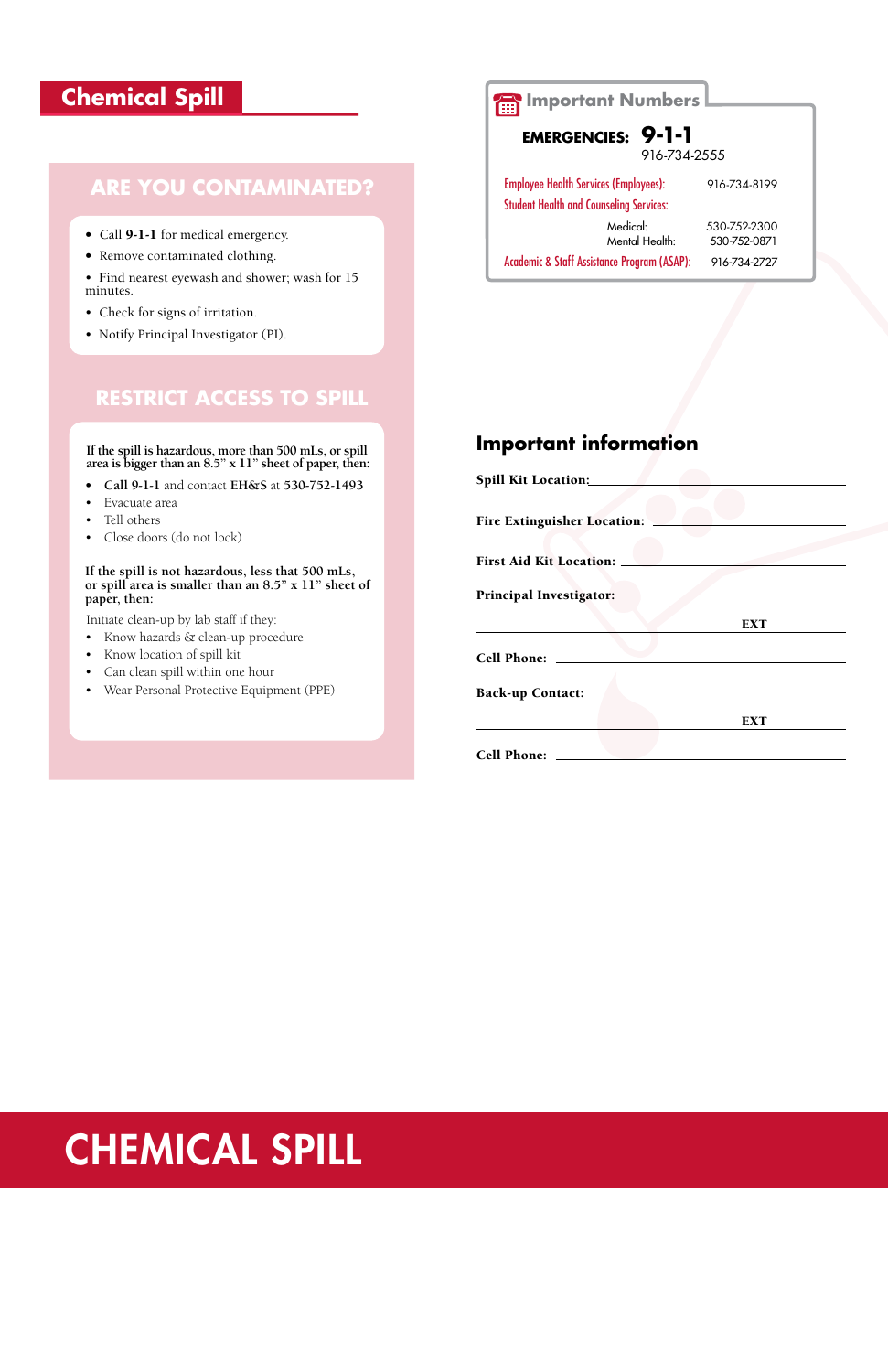#### **Biological Spill**

#### **Important information**

| Spill Kit Location:               |            |
|-----------------------------------|------------|
|                                   |            |
| <b>First Aid Kit Location: __</b> |            |
| <b>Principal Investigator:</b>    |            |
|                                   | <b>EXT</b> |
|                                   |            |
| <b>Cell Phone:</b>                |            |
| <b>Back-up Contact:</b>           |            |
|                                   | <b>EXT</b> |
| <b>Cell Phone:</b>                |            |
|                                   |            |

#### **Are you contaminated?**

- Remove contaminated clothing.
- Find nearest eyewash and shower; wash for 15 minutes.
- Check for signs of irritation.
- Notify Principal Investigator (PI).

#### **biological SPILL (Safety Net 127)**

- **• Call 9-1-1** if spill is greater than 500 mLs
- • Restrict access to spill, warn others (verbally or post a sign)
- • Prevent spill from spreading or going into drains or waterways (collect or absorb spilled material)
- • Clean affected area

#### **Sharp or Needle Stick Contamination**

- • Flush affected area for 15 minutes with water
- Locate First Aid Kit
- Avoid strong disinfectants (e.g. Bleach)
- • Apply pressure with clean gauze to control bleeding
- Retain sharp or needle & syringe in punctureproof container
- • Call Employee Health Services for medical attention 916-734-7585
- • Report to Principal Investigator (PI)



**Important Numbers**

| 9-1-1<br><b>EMERGENCIES:</b>                           |                              |  |
|--------------------------------------------------------|------------------------------|--|
| 916-734-2555                                           |                              |  |
| <b>Employee Health Services (Employees):</b>           | 916-734-8199                 |  |
| <b>Student Health and Counseling Services:</b>         |                              |  |
| Medical:<br>Mental Health:                             | 530-752-2300<br>530-752-0871 |  |
| <b>Academic &amp; Staff Assistance Program (ASAP):</b> | 916-734-2727                 |  |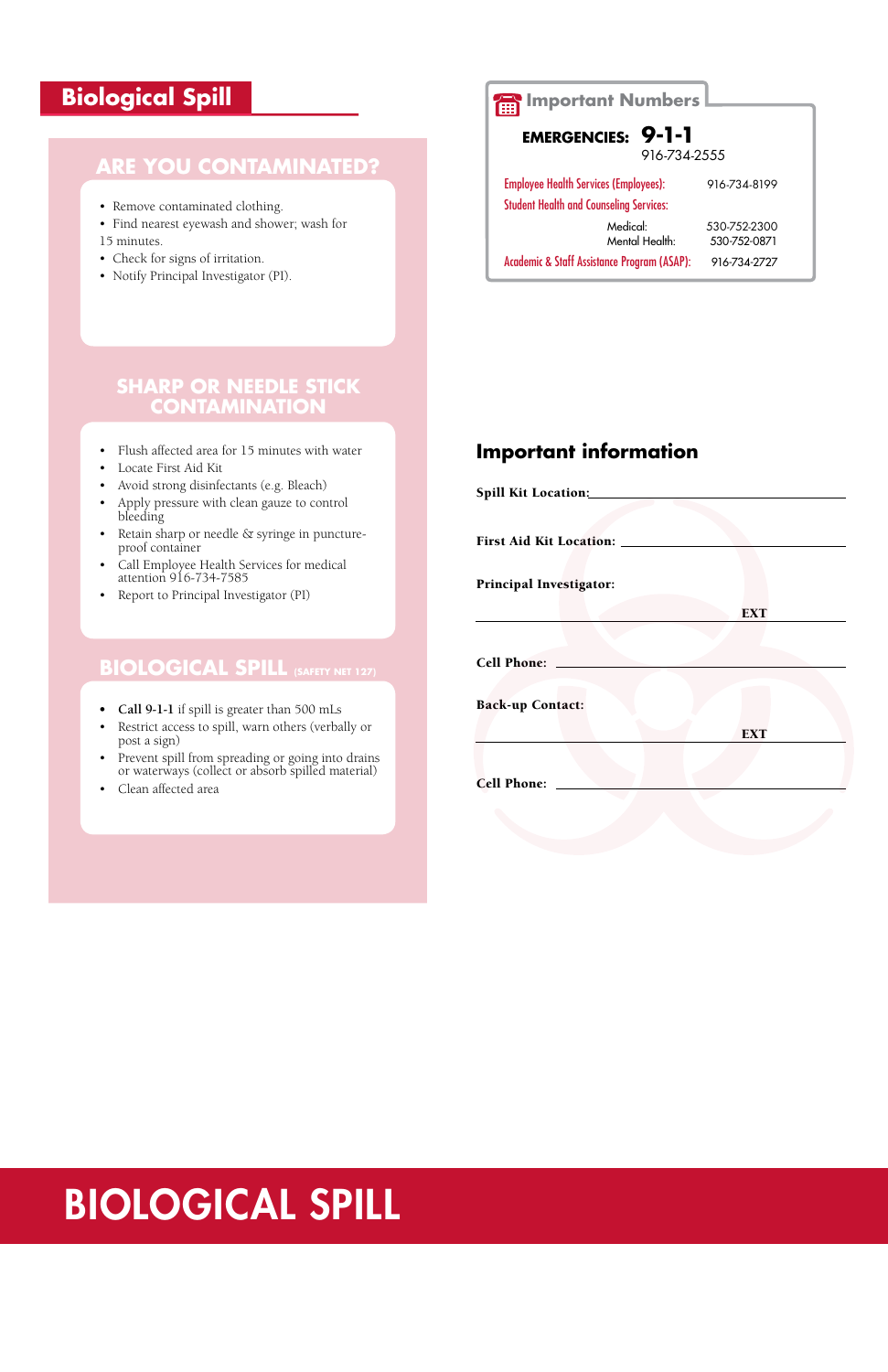Localized events, such as a single building fire or a chemical release, would require evacuation of the immediate area. Sacramento City Fire Department or Police Department would direct the building evacuation. During an evacuation, Parking & Transportation Services (P&TS) and the UC Davis Police Department will direct traffic at major intersections to maintain a smooth flow of vehicles.

### BUILDING EVACUATION

#### **Building Evacuation**

#### **BUILDING EVACUATION**

- If a building evacuation is necessary, the following steps should be observed:
- 1. Emergency procedures and state law require that everyone exit a building when a fire alarm is activated.
- 2. Evacuation procedures should be followed according to your department's plan.
- 3. Be aware of all exits from your area and building. Know the routes from your work area.
- 4. Do not use elevators for fire/earthquake evacuation because they may be damaged and unreliable.
- 5. Proceed toward the nearest safe exit. Take your purse, briefcase, backpack and keys with you if possible.
- 6. Assist persons who are disabled to exit the building.
- 7. After exiting your building go directly to your designated evacuation area. If that area is no longer safe, determine the safest place away from imminent danger.
- 8. Wait for instructions from emergency personnel. DO NOT return to your building until notified by emergency personnel

#### **EVACUATION OF PERSONS WITH DISABILITIES**

During emergencies when an elevator is not available for use, the following procedures have been developed to handle situations in multi-story buildings for those unable to use the stairs:

- 1. When the fire alarm is activated, designated personnel should assist/ escort individuals with mobility, visual, and hearing disabilities to a safe location (enclosed stairwell landing that leads to an exterior exit at the ground level).
- 2. Someone should remain with the individual while another person notifies arriving emergency personnel of the location of anyone who needs assistance.
- 3. The instructions of the emergency responder should be followed, and no attempt should be made to move the individual to another building level unless there is imminent danger, e.g., there is heavy smoke in the stairwell.
- 4. Individuals unable to utilize the stairs and working alone should call 9-1-1 and report the location of their planned refuge (stairwell landing).
- 5. Anyone unable to reach a stairwell (for instance due to smoke), should close all doors into their area, call 9-1-1 and wait for Sacramento City Fire Department to assist.

#### **Assembly Area:**